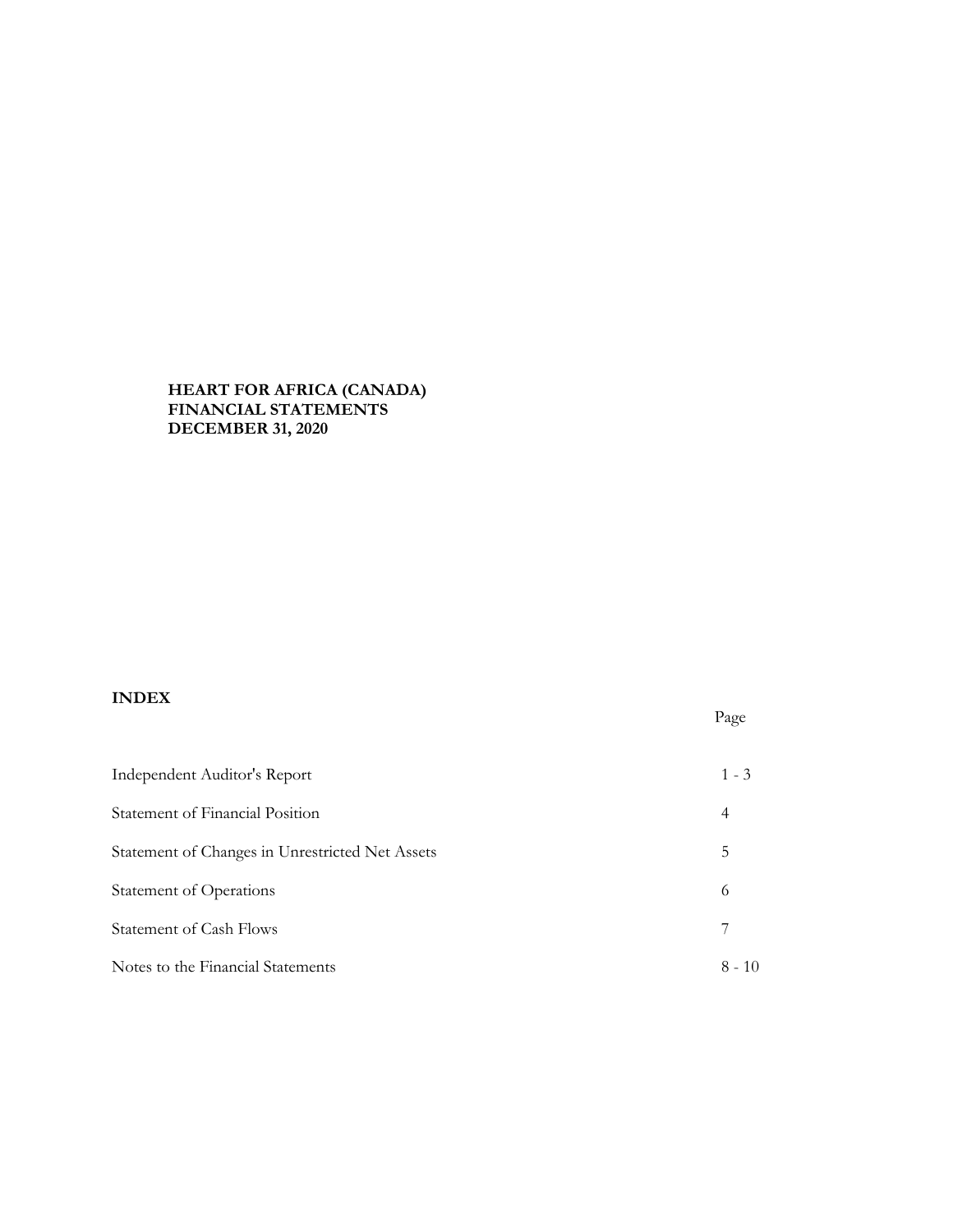

**SEGAL LLP Chartered Professional Accountants** 4101 Yonge Street Suite 502, P.O. Box 202 Toronto, ON M2P IN6

416 391 4499 | 800 206 7307

segalllp.com

## **INDEPENDENT AUDITOR'S REPORT**

**To the Board of Directors of Heart for Africa (Canada)**

### **Opinion**

We have audited the accompanying financial statements of Heart for Africa (Canada) (the "Organization") which comprise the statement of financial position as at December 31, 2020 and the statement of operations, statement of changes in unrestricted net assets and the statement of cash flows for the year then ended, and notes to the financial statements including a summary of significant accounting policies.

In our opinion, the accompanying financial statements present fairly, in all material respects, the financial position of the Organization as at December 31, 2020, and its financial performance and its cash flows for the year then ended in accordance with Canadian accounting standards for not-for-profit organizations.

## **Basis for Opinion**

We conducted our audit in accordance with Canadian generally accepted auditing standards. Our responsibilities under those standards are further described in the Auditor's Responsibilities for the Audit of the Financial Statements section on our report. We are independent of the Organization in accordance with the ethical requirements that are relevant to our audit of the financial statements in Canada, and we have fulfilled our other ethical responsibilities in accordance with these requirements. We believe that the audit evidence we have obtained is sufficient and appropriate to provide a basis for our opinion.

### **Responsibilities of Management and Those Charged with Governance for the Financial Statements**

Management is responsible for the preparation and fair presentation of the financial statements in accordance with Canadian accounting standards for not-for-profit organizations, and for such internal control as management determines is necessary to enable the preparation of financial statements that are free from material misstatement, whether due to fraud or error.

In preparing the financial statements, management is responsible for assessing the Organization's ability to continue as a going concern, disclosing, as applicable, matters related to going concern and using the going concern basis of accounting unless management either intends to liquidate the Organization or to cease operations, or has no realistic alternative but to do so.

Those charged with governance are responsible for overseeing the Organization's financial reporting process.

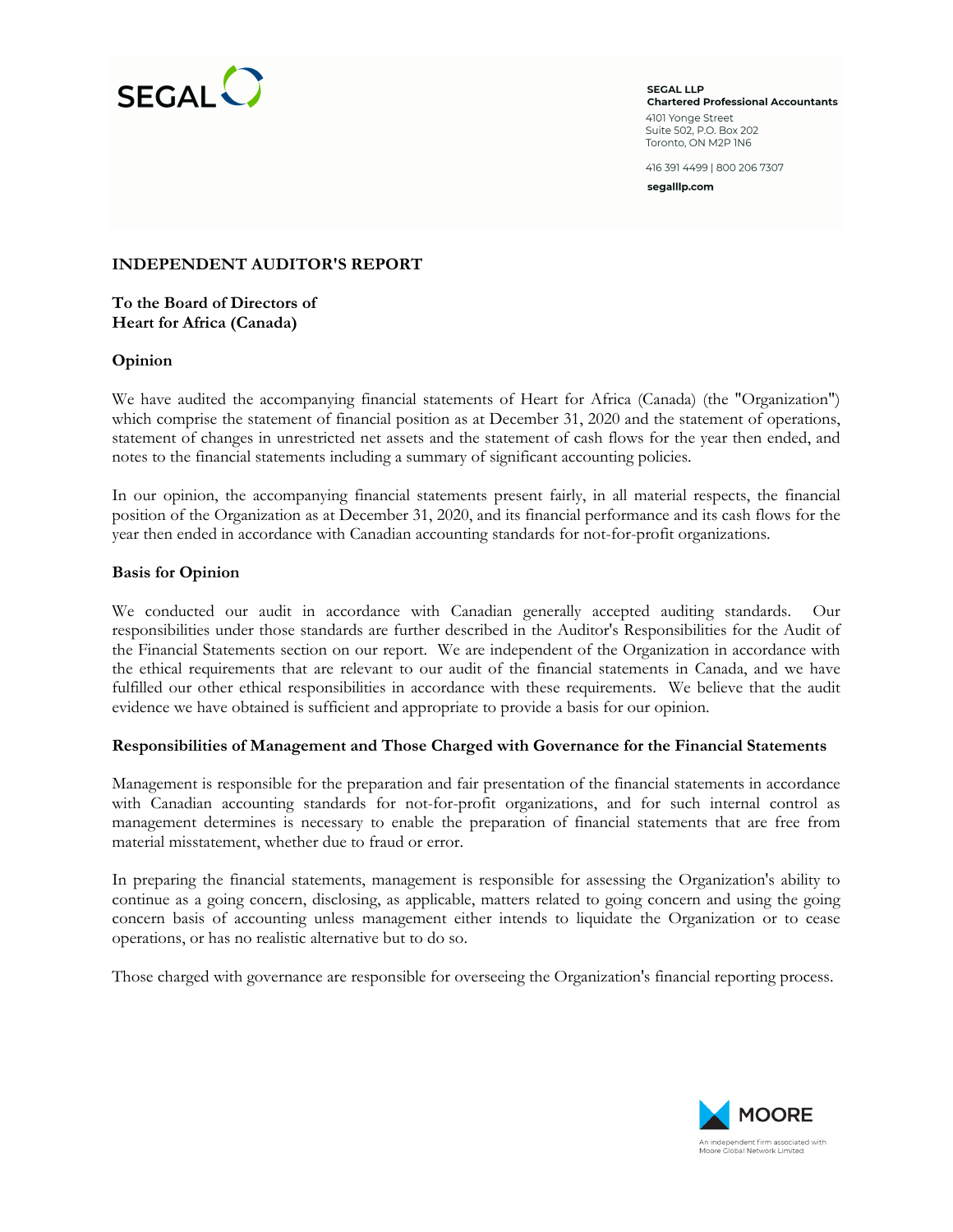

Independent Auditor's Report Page 2

## **Auditor's Responsibilities for the Audit of the Financial Statements**

Our objectives are to obtain reasonable assurance about whether the financial statements as a whole are free from material misstatement, whether due to fraud or error, and to issue an auditor's report that includes our opinion. Reasonable assurance is a high level of assurance, but is not a guarantee that an audit conducted in accordance with Canadian generally accepted auditing standards will always detect a material misstatement when it exists. Misstatements can arise from fraud or error and are considered material if individually or in the aggregate, they could reasonably be expected to influence the economic decisions of users taken on the basis of these financial statements.

As part of an audit in accordance with Canadian generally accepted auditing standards, we exercise professional judgement and maintain professional skepticism throughout the audit. We also:

- Identify and assess the risks of material misstatement of the financial statements, whether due to fraud or error, design and perform audit procedures responsive to those risks, and obtain audit evidence that is sufficient and appropriate to provide a basis for our opinion. The risk of not detecting a material misstatement resulting from fraud is higher than for one resulting from error, as fraud may involve collusion, forgery, intentional omissions, misrepresentations, or the override of internal control.
- Obtain an understanding of internal control relevant to the audit in order to design audit procedures that are appropriate in the circumstances, but not for the purpose of expressing an opinion on the effectiveness of the Organization's internal control. Evaluate the appropriateness of accounting policies used and the reasonableness of accounting estimates and related disclosures made by management.
- Evaluate the appropriateness of accounting policies used and the reasonableness of accounting estimates and related disclosures made by management.
- Conclude on the appropriateness of management's use of the going concern basis of accounting and, based on the audit evidence obtained, whether a material uncertainty exists related to events or conditions that may cast significant doubt on the Organization's ability to continue as a going concern. If we conclude that a material uncertainty exists, we are required to draw attention in our auditor's report to the related disclosures in the financial statements or, if such disclosures are inadequate, to modify our opinion. Our conclusions are based on the audit evidence obtained up to the date of our auditor's report. However, future events or conditions may cause the Organization to cease to continue as a going concern.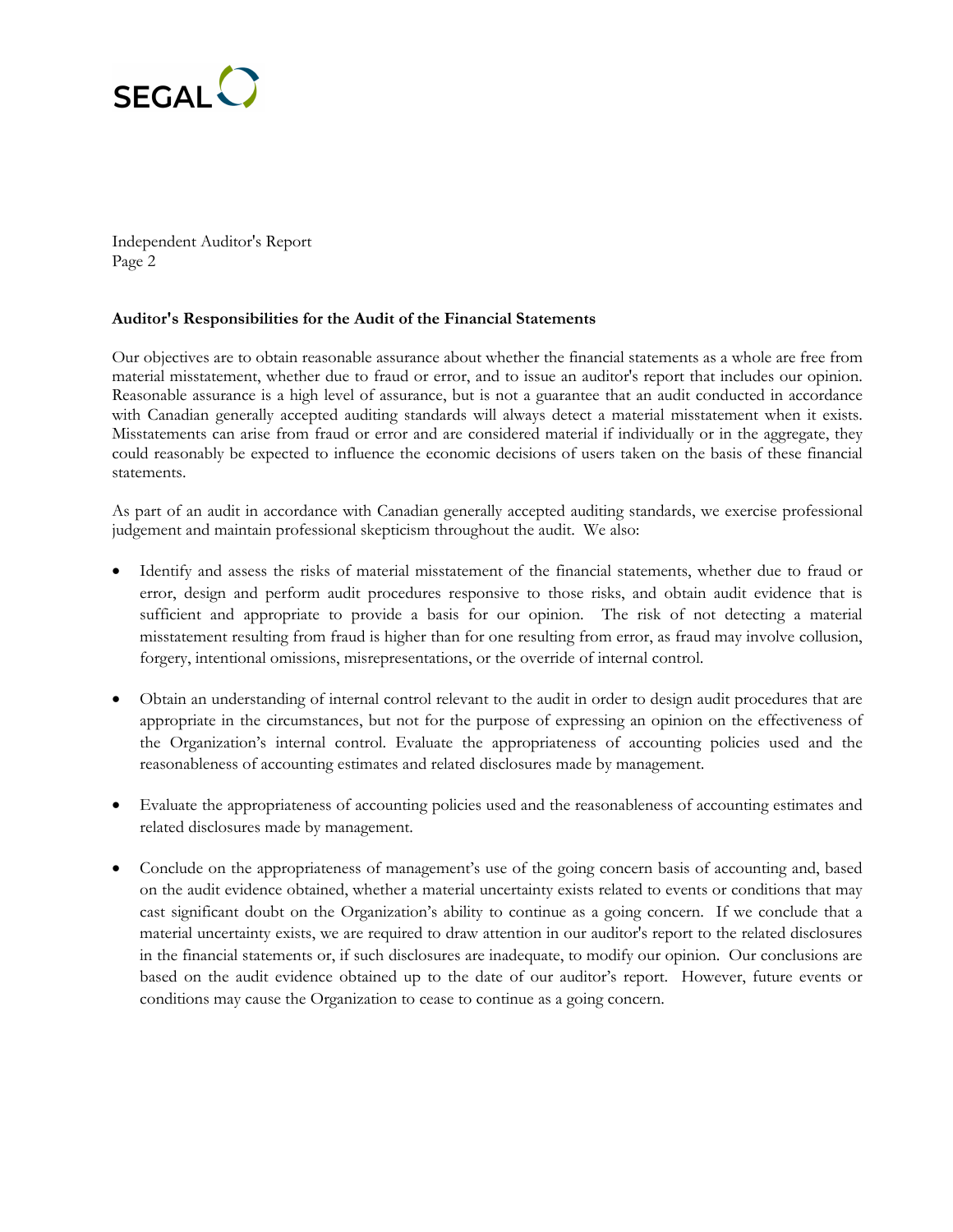

Independent Auditor's Report Page 3

 Evaluate the overall presentation, structure and content of the financial statements, including the disclosures, and whether the financial statements represent the underlying transactions and events in a manner that achieves fair presentation.

We communicate with those charged with governance regarding, among other matters, the planned scope and timing of the audit and significant audit findings, including any significant deficiencies in internal control that we identify during our audit.

Aegal LLP

Chartered Professional Accountants Licensed Public Accountants

Toronto, Ontario June 14, 2021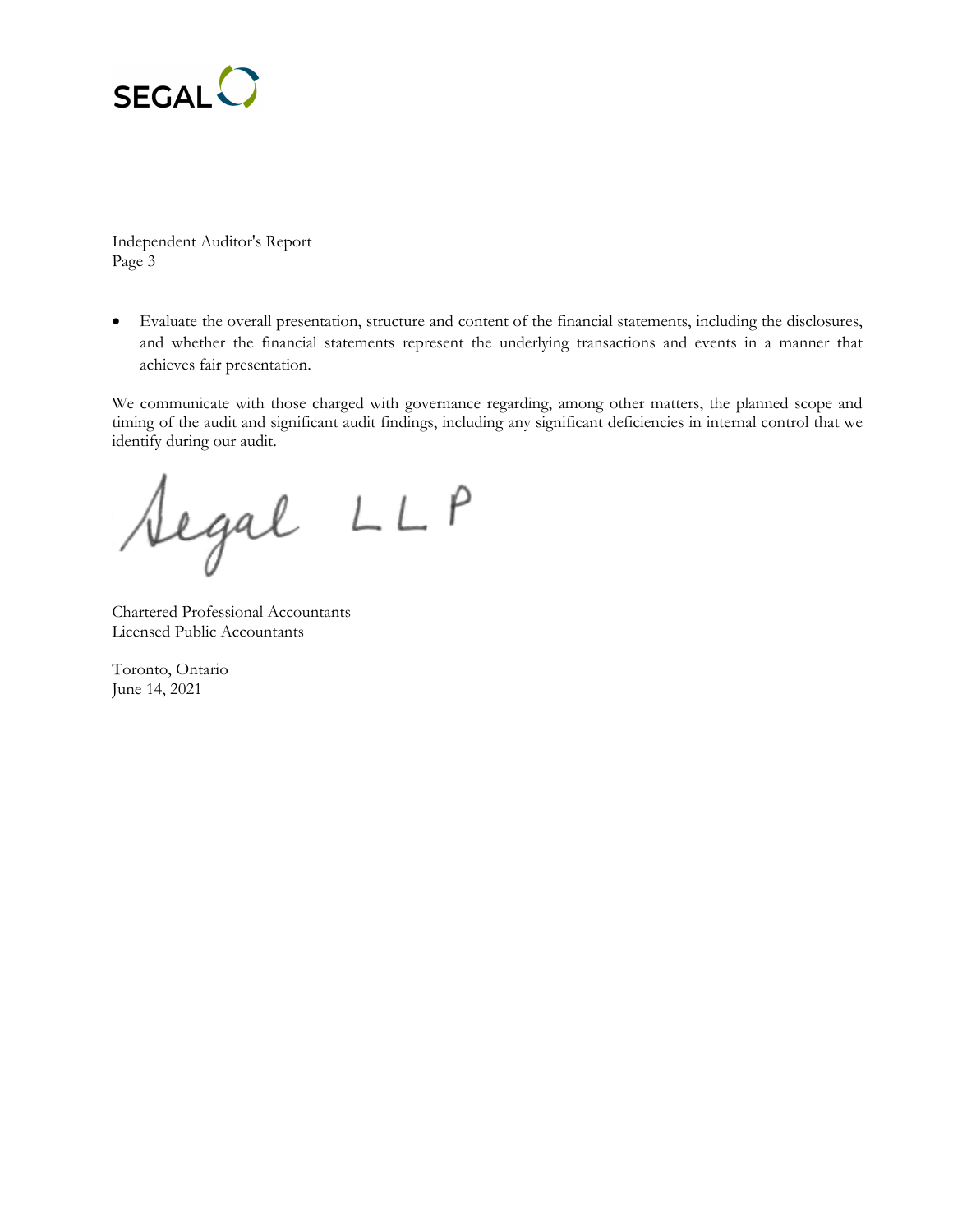## **STATEMENT OF FINANCIAL POSITION AS AT DECEMBER 31, 2020**

|                                                                                                            | 2020                            | 2019                              |  |  |
|------------------------------------------------------------------------------------------------------------|---------------------------------|-----------------------------------|--|--|
| <b>ASSETS</b>                                                                                              |                                 |                                   |  |  |
| Current<br>Cash<br>Advances receivable from related party, note 5                                          | \$<br>187,105<br>187,105        | \$<br>133,606<br>5,625<br>139,231 |  |  |
| Intangible asset, note 3                                                                                   | 9,923<br>197,028                | 13,230<br>152,461                 |  |  |
| <b>LIABILITIES</b>                                                                                         |                                 |                                   |  |  |
| Current<br>Accounts payable and accrued liabilities<br>Deferred revenue - restricted contributions, note 4 | \$<br>6,001<br>86,291<br>92,292 | \$<br>6,919<br>57,318<br>64,237   |  |  |
| <b>NET ASSETS</b>                                                                                          |                                 |                                   |  |  |
| Unrestricted net assets                                                                                    | 104,736<br>197,028              | 88,224<br>152,461                 |  |  |

# **Approved on behalf of the Board:**

\_\_\_\_\_\_\_\_\_\_\_\_\_\_\_\_\_\_\_\_\_\_\_\_\_\_\_\_\_\_\_\_\_\_\_\_\_\_\_\_\_\_\_\_\_ Director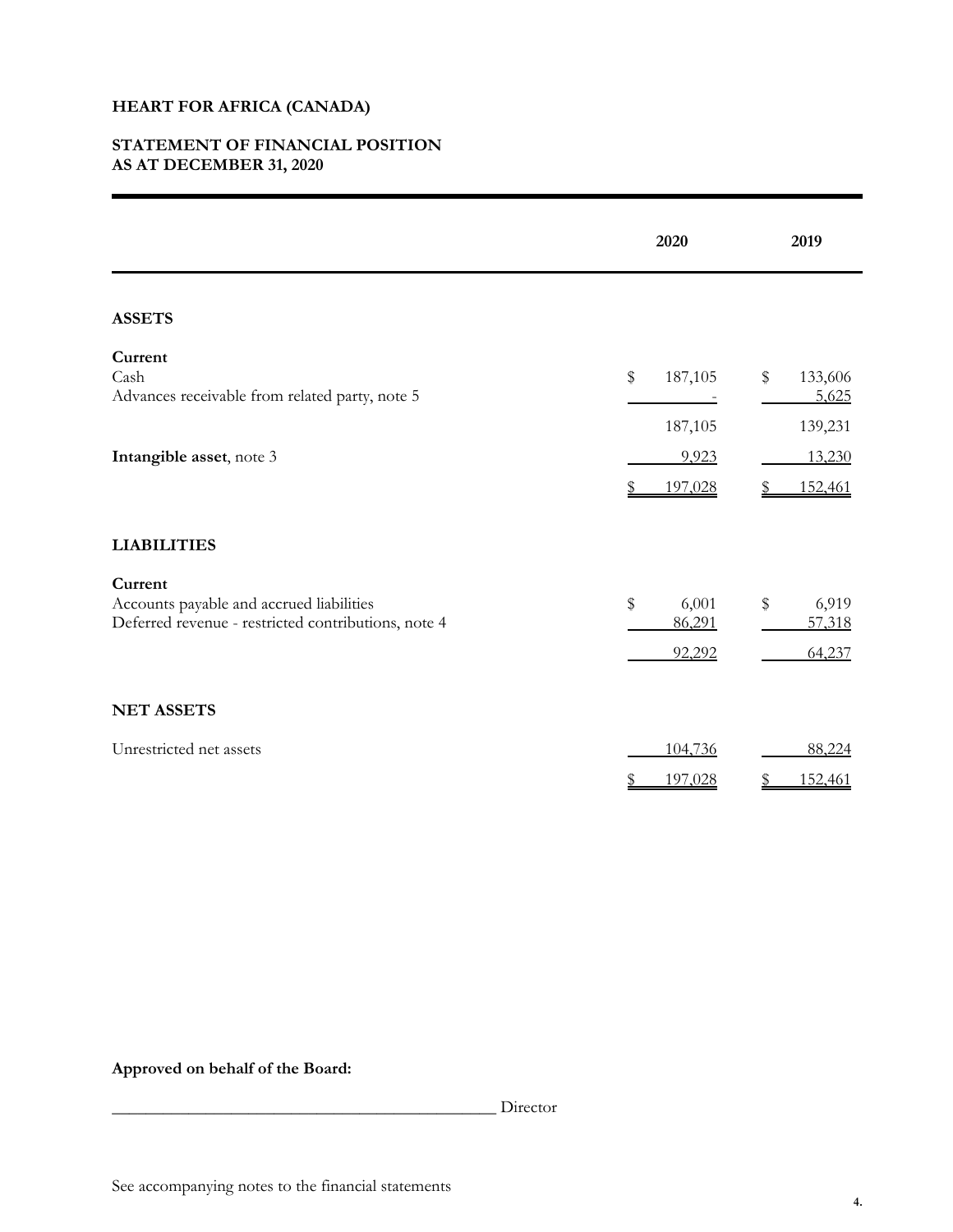# **STATEMENT OF CHANGES IN UNRESTRICTED NET ASSETS FOR THE YEAR ENDED DECEMBER 31, 2020**

|                                                               |    | 2019    |               |  |
|---------------------------------------------------------------|----|---------|---------------|--|
| Unrestricted net assets, beginning of year                    | \$ | 88,224  | \$<br>112,810 |  |
| Excess (deficiency) of revenue over expenditures for the year |    | 16,512  | (24,586)      |  |
| Unrestricted net assets, end of year                          |    | 104.736 | 88,224        |  |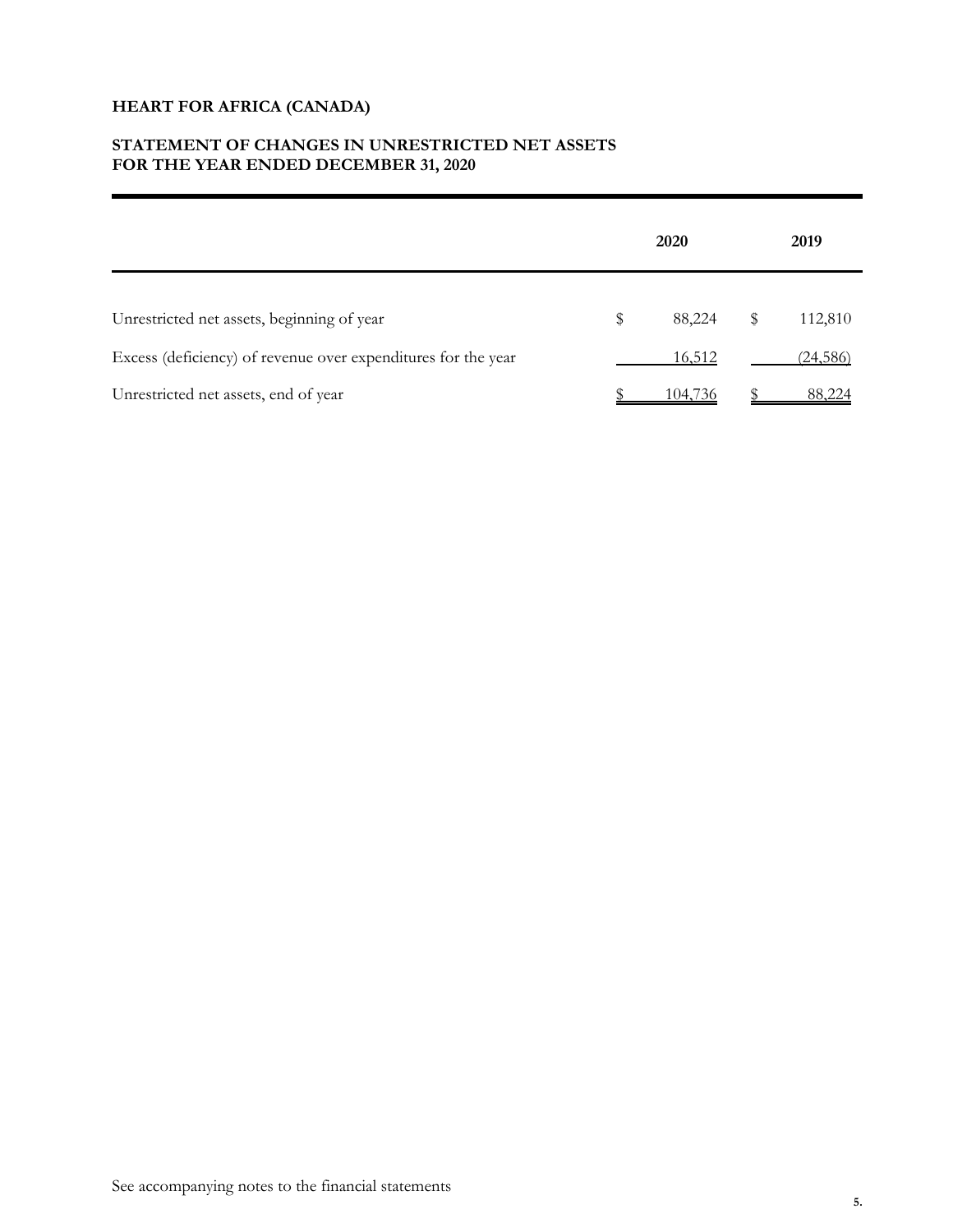## **STATEMENT OF OPERATIONS FOR THE YEAR ENDED DECEMBER 31, 2020**

|                                                               | 2020        | 2019      |  |  |
|---------------------------------------------------------------|-------------|-----------|--|--|
|                                                               |             |           |  |  |
| Revenue<br>Donations, notes 4 and 5                           | 466,921     | 557,379   |  |  |
| <b>Expenditures</b>                                           |             |           |  |  |
| Orphanage and children's programs, note 5                     | 199,607     | 195,480   |  |  |
| Project Canaan - general, note 5                              | 118,385     | 167,999   |  |  |
| Project Canaan farm and facility, note 5                      | 103,391     | 146,058   |  |  |
| Professional fees                                             | 13,515      | 6,454     |  |  |
| Fundraising                                                   | 5,235       | 18,076    |  |  |
| Office and general (recovery)                                 | 4,972       | 4,876     |  |  |
| Bank charges                                                  | 1,121       | 581       |  |  |
| Outsourced management                                         | 876         | 35,915    |  |  |
| Travel                                                        |             | 6,526     |  |  |
| Depreciation                                                  | 3,307       |           |  |  |
|                                                               | 450,409     | 581,965   |  |  |
| Excess (deficiency) of revenue over expenditures for the year | 16,512<br>S | (24, 586) |  |  |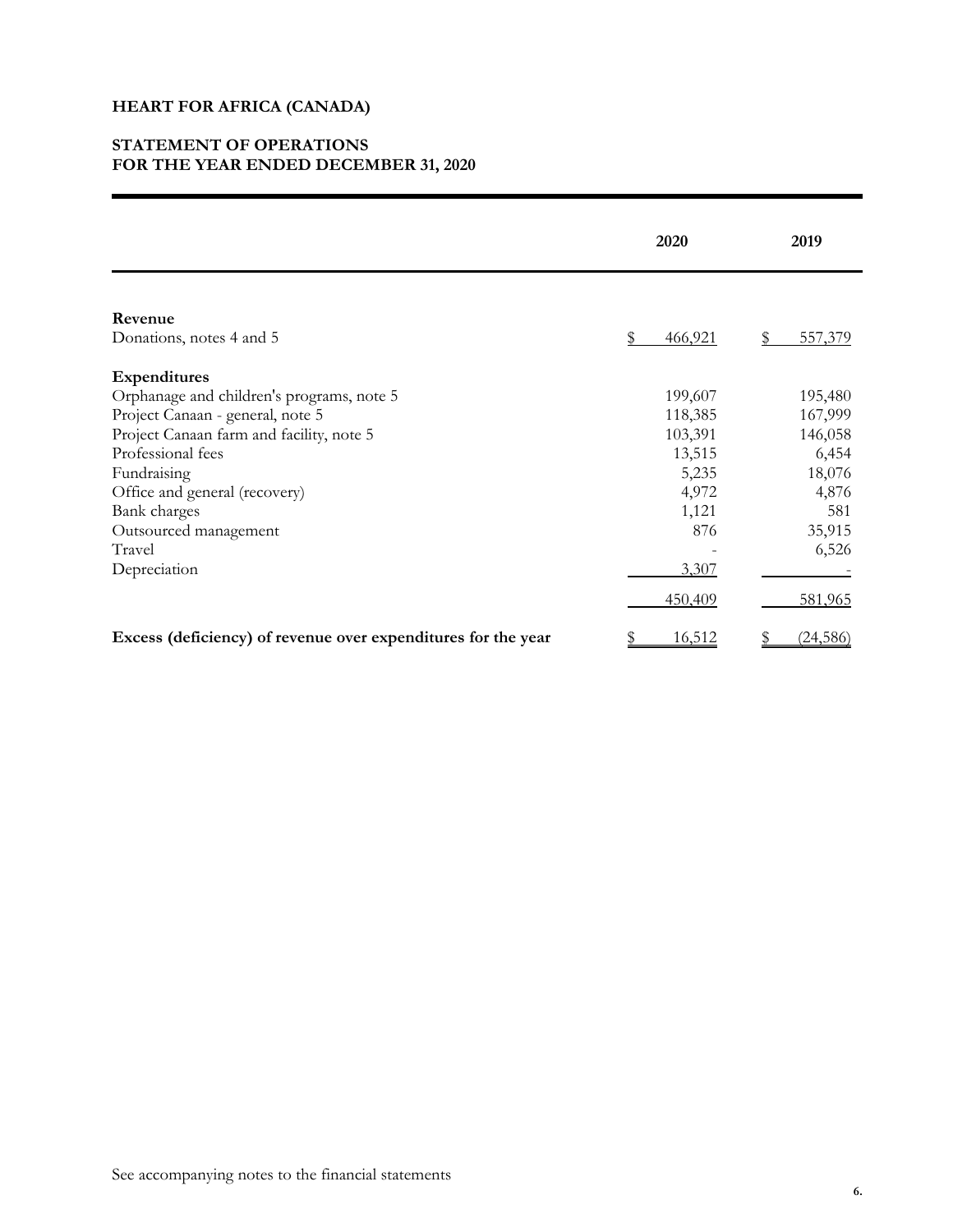## **STATEMENT OF CASH FLOWS FOR THE YEAR ENDED DECEMBER 31, 2020**

|                                                                                                                                                                                                                                                         | 2020 |                                 |    | 2019                       |  |  |
|---------------------------------------------------------------------------------------------------------------------------------------------------------------------------------------------------------------------------------------------------------|------|---------------------------------|----|----------------------------|--|--|
| Cash flows from operating activities<br>Excess (deficiency) of revenue over expenditures for the year<br>Items not affecting cash:                                                                                                                      | \$   | 16,512                          | \$ | (24, 586)                  |  |  |
| Depreciation of intangible asset<br>In-kind donations received                                                                                                                                                                                          |      | 3,307<br>19,819                 |    | (13,230)<br>(37, 816)      |  |  |
| Changes in non-cash working capital balances:<br>Decrease (increase) in advances receivable from related party<br>Increase (decrease) in accounts payable and accrued liabilities<br>Increase (decrease) in deferred revenue - restricted contributions |      | 5,625<br>(918)<br><u>28,973</u> |    | (5,625)<br>453<br>(65,359) |  |  |
| Cash flows provided from (used in) operating activities                                                                                                                                                                                                 |      | 53,499                          |    | (108, 347)                 |  |  |
| Cash, beginning of year                                                                                                                                                                                                                                 |      | 133,606                         |    | 241,953                    |  |  |
| Cash, end of year                                                                                                                                                                                                                                       |      | 187,105                         |    | <u>133,606</u>             |  |  |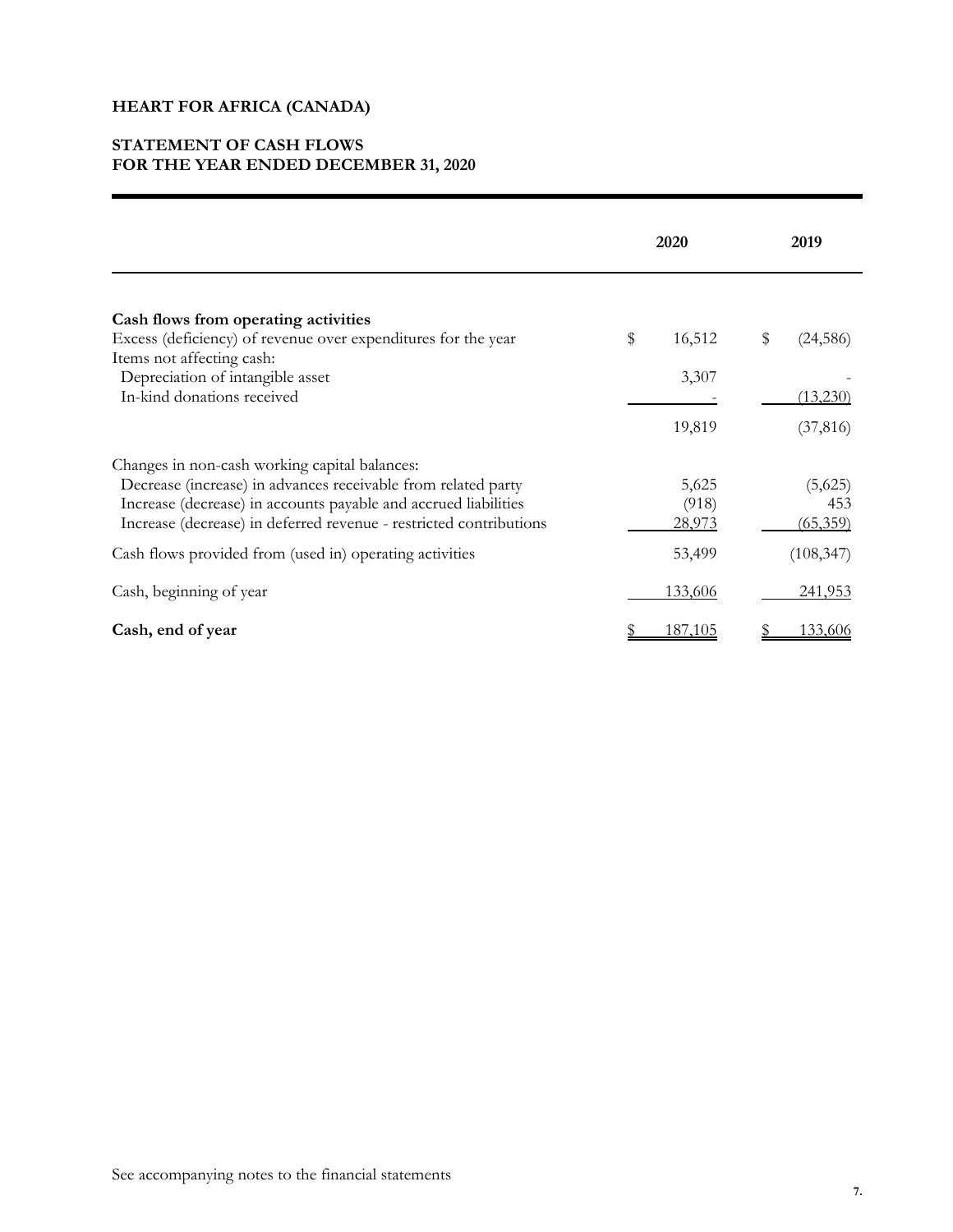## **NOTES TO THE FINANCIAL STATEMENTS DECEMBER 31, 2020**

### 1. **DESCRIPTION OF THE ORGANIZATION**

Heart for Africa (Canada) (the "Organization") is a registered charity under the Income Tax Act (Canada) and as such, is a non-taxable entity. The Organization funds improvements to and operations of orphanages in Swaziland, including providing medical supplies and treatment, food and other basic needs of the orphans being cared for.

## 2. **SIGNIFICANT ACCOUNTING POLICIES**

### **Basis of presentation**

These financial statements have been prepared in accordance with Canadian accounting standards for notfor-profit organizations. The significant accounting policies are as follows:

### **Revenue recognition**

The Organization follows the deferral method of accounting for contributions. Restricted contributions are initially recorded as deferred revenue and only recognized as revenue in the year in which the related expenses are incurred. Unrestricted contributions are recognized as revenue when received or receivable if the amount to be received can be reasonably estimated and collection is reasonably assured.

### **Financial instruments**

The Organization's financial instruments consist of cash, and accounts payable and accrued liabilities. Cash is carried at fair value. Accounts payable and accrued liabilities are initially recognized at fair value and subsequently measured at amortized cost. Transaction costs and financial fees associated with financial instruments carried at amortized cost are recorded as adjustments to the initial fair value recognized and amortized over the life of the financial instrument or shorter, dependent upon the expected period of cash flow.

When there is an indication of impairment and such an impairment is determined to have occurred, the carrying amount of financial assets, measured at amortized cost is reduced to the greater of the discounted future cash flows expected or the proceeds that could be realized from the sale of the financial asset. Such impairments can be subsequently reversed if the value subsequently improves.

### **Intangible assets**

Intangible assets consist of a website for use in the Organization. Separately acquired intangible assets are measured at cost on initial recognition. Subsequent to initial recognition, intangible assets are accounted for at cost less accumulated amortization and accumulated impairment losses. The Website is amortized over its estimated useful life of 10 years on a straight-line basis.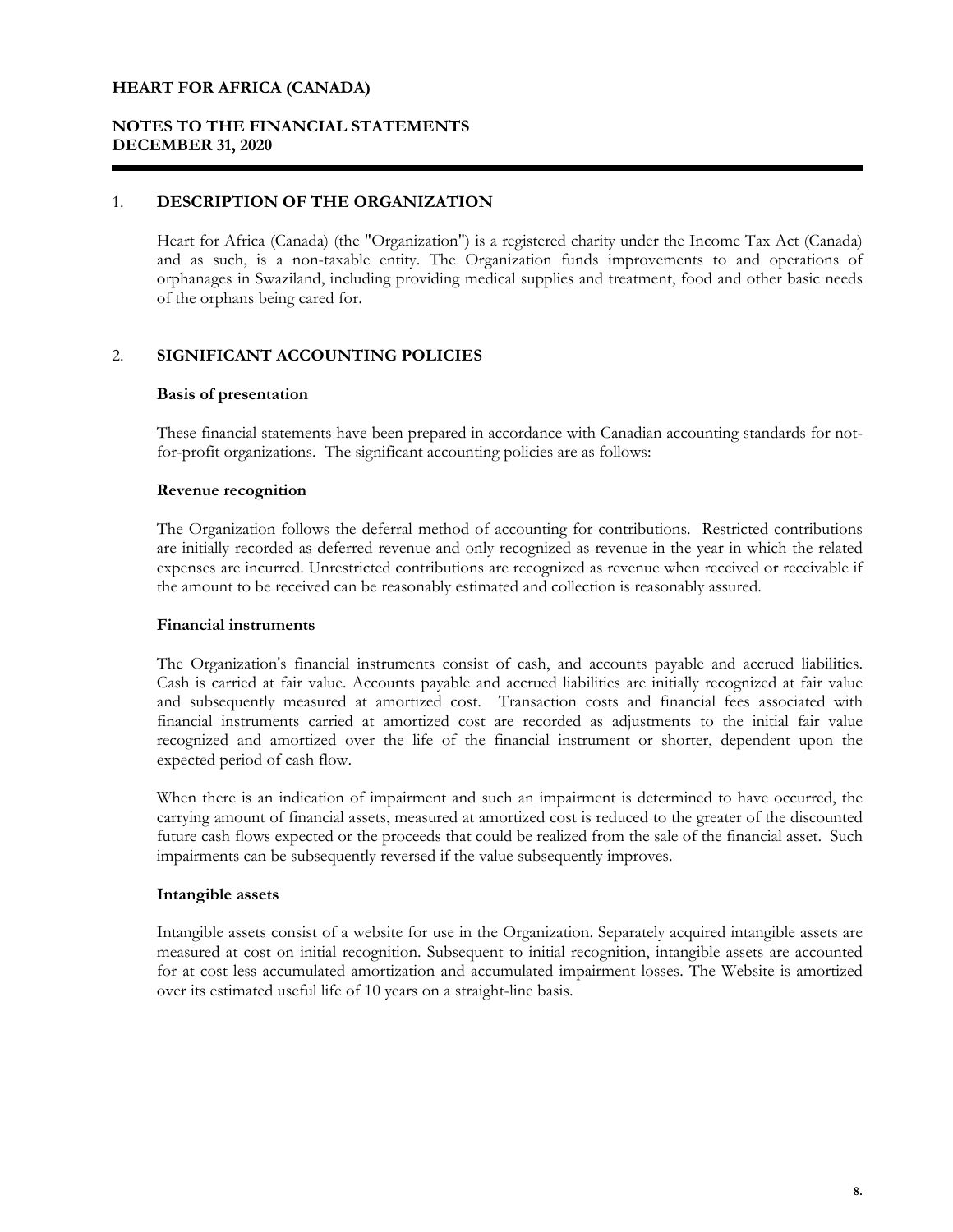## **NOTES TO THE FINANCIAL STATEMENTS DECEMBER 31, 2020**

## 2. **SIGNIFICANT ACCOUNTING POLICIES** (Continued...)

#### **Impairment of long lived assets**

Long-lived assets, which are comprised of intangible asset, are reviewed for impairment if events or changes in circumstances indicate that the carrying value may not be recoverable. If the sum of the undiscounted future cash flows expected from use and residual value is less than carrying amount, the long-lived asset is considered impaired. An impairment loss is measured as the amount by which the carrying value of the long-lived assets exceeds the fair value.

### **Use of estimates**

The preparation of the financial statements in accordance with Canadian accounting standards for not-forprofit organizations requires management to make estimates and assumptions that affect the reported amounts of assets and liabilities and the disclosure of contingent assets and liabilities at the date of the financial statements and the reported amounts of revenues and expenses during the year. The significant areas requiring the use of management estimates are the fair value of non-monetary donations and the useful life of intangible asset. Actual results could differ from those estimates.

## 3. **INTANGIBLE ASSET**

|         | Cost   | Accumulated<br>Amortization | 2020<br>Net Book<br>Value | 2019<br>Net Book<br>Value |
|---------|--------|-----------------------------|---------------------------|---------------------------|
| Website | 13,230 | 3,307                       | 9,923                     | 13,230                    |

## 4. **DEFERRED REVENUE - RESTRICTED CONTRIBUTIONS**

|                                                                                                   |   | Deferred<br>revenue as at  |    |                              |    |                                          | Deferred<br>Restricted Contributions revenue as at<br>December 31, contributions recognized December 31, |
|---------------------------------------------------------------------------------------------------|---|----------------------------|----|------------------------------|----|------------------------------------------|----------------------------------------------------------------------------------------------------------|
|                                                                                                   |   | 2019                       |    | received                     |    | as revenue                               | 2020                                                                                                     |
| Orphanage and children's programs<br>Project Canaan farm and facility<br>Project Canaan - general | S | 27,925<br>14,259<br>15,134 | S. | 170,592<br>140,862<br>44,700 | S. | $(185,689)$ \$<br>(103, 391)<br>(38,101) | 12,828<br>51,730<br>21,733                                                                               |
|                                                                                                   |   | 57,318                     |    | 356,154                      |    | (327, 181)                               | 86,291                                                                                                   |